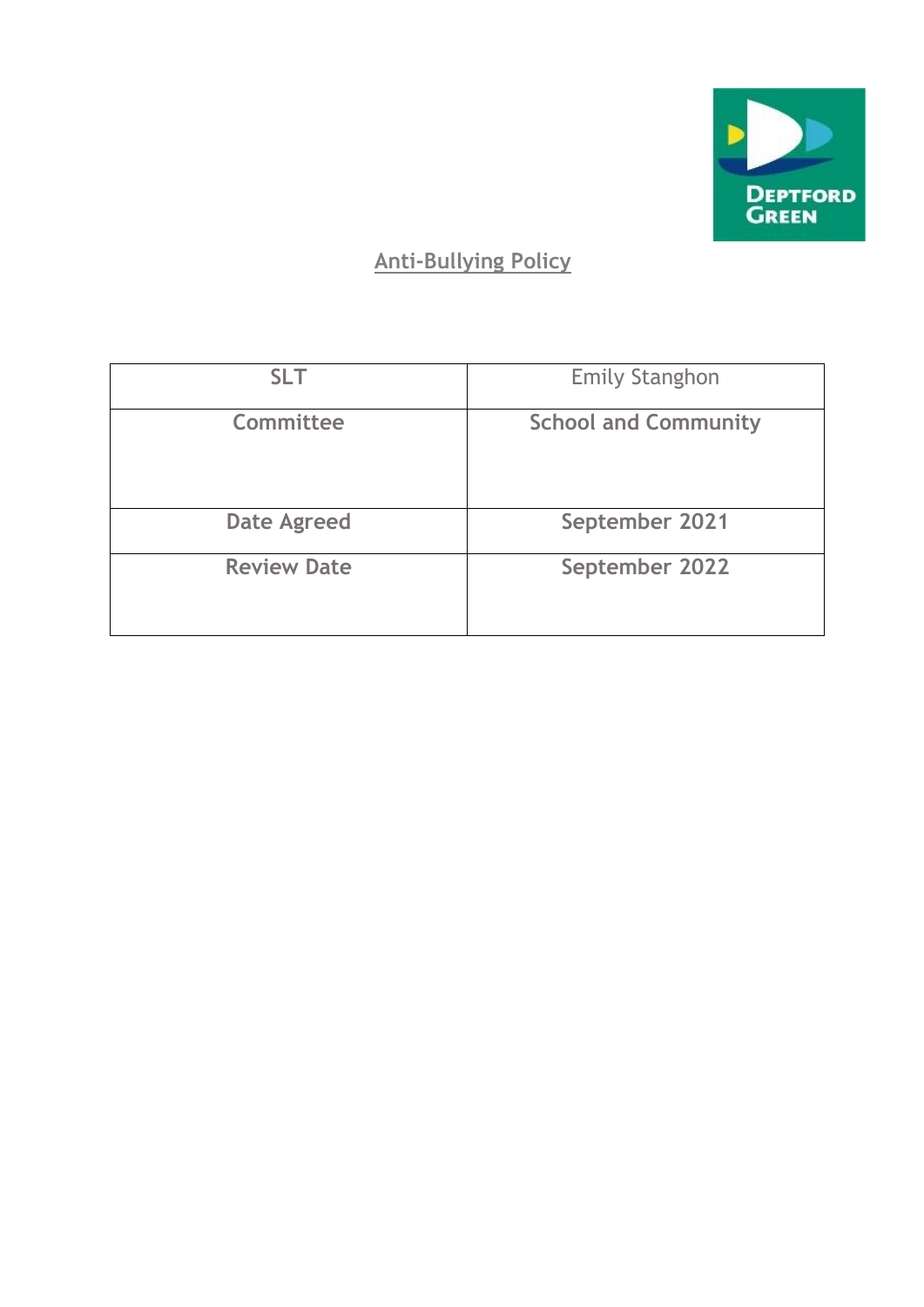## **Anti Bullying Policy**



## **Rationale**

"Providing safe and happy places to learn is essential to achieving school improvement, raising achievement and attendance, promoting equality and diversity, and ensuring the safety and well-being of all members of the school community." (DfE, 2007).

At Deptford Green School we strive to create a culture based on our core values of Respect, Kindness and acceptance. Students must feel safe and respected if they are to learn effectively. Since we are a school which sets high standards for our students it is important that we create an atmosphere in which bullying cannot thrive and in which no student has to suffer from harassment of any kind. Because bullying happens in all societies, at all levels, it is important that we make our students knowledgeable about bullying and teach them strategies that enable them to stand up for themselves without resorting to retaliation in any form. Because bullying is in the news and is a form of real anxiety for parents, it is important that we inform parents fully about our approach to dealing with bullying, so that parents are able to distinguish between what is bullying and what is not.

#### 2. A definition of bullying

2.1. There is no legal definition of bullying. Bullying is usually described as being behaviour by an

## **Statement of intent**

Deptford Green School is committed to ensuring that students learn in a supportive, caring and safe environment, without fear of being bullied. Bullying is anti-social behaviour and affects everyone; it is unacceptable and will not be tolerated. If bullying does occur, all pupils should be able to tell and know that incidents will be dealt with promptly and effectively.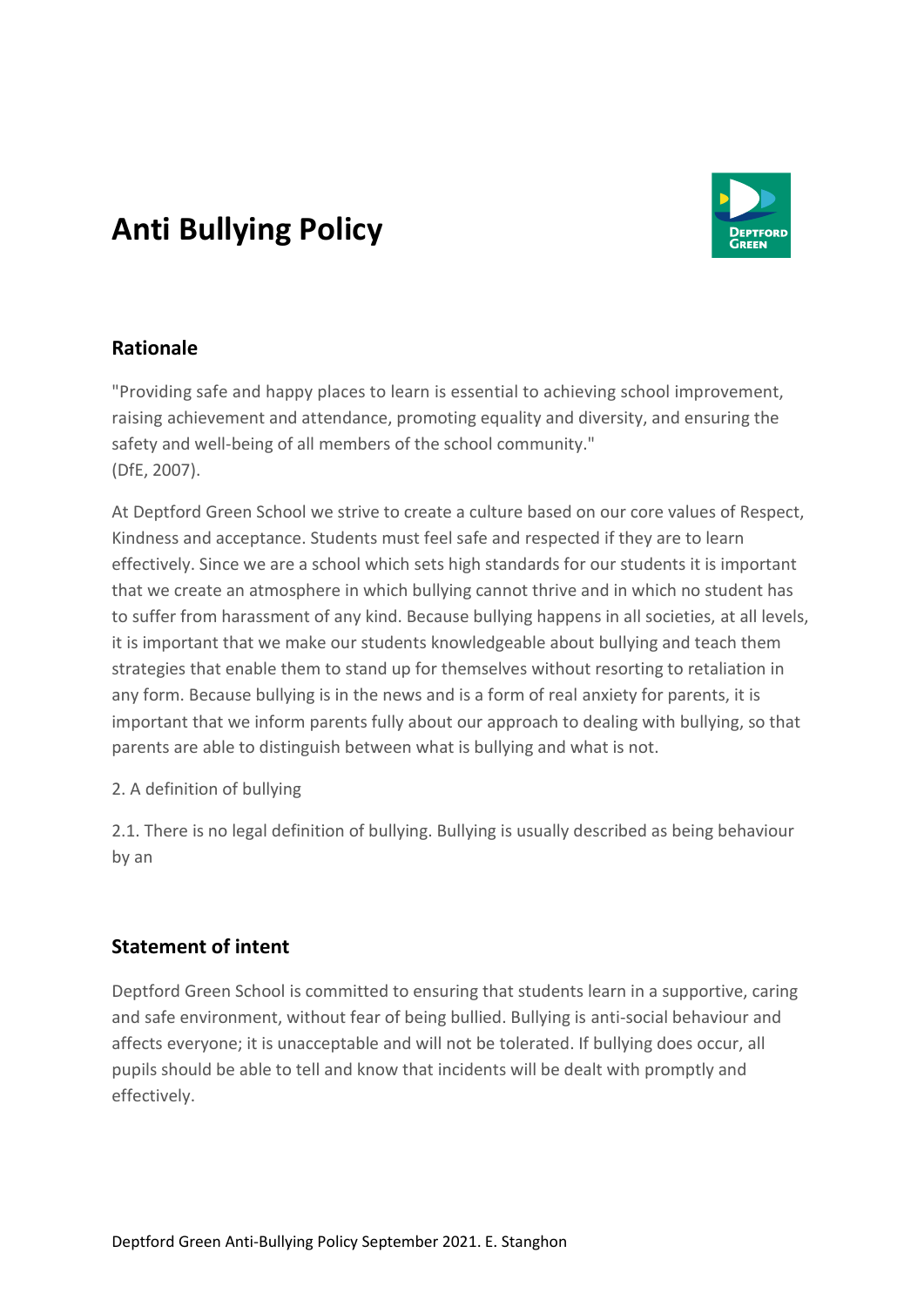## **A definition of bullying**

There is no legal definition of bullying. Bullying is usually described as being behaviour by an individual or group, usually repeated over time that intentionally hurts another individual or group either physically or emotionally.

Bullying can take many forms (for instance, cyber- bullying via text messages or on social media and is often motivated by prejudice against particular groups, for example on grounds of race, religion, gender, sexual orientation, or because a child is adopted or has caring responsibilities. It might be motivated by actual differences between children, or perceived differences.

Stopping violence and ensuring immediate physical safety is our first priority but emotional bullying can be more damaging than physical. (See ref: Preventing Bullying 2017, DFE).

The rapid development of, and widespread access to, technology has provided a new medium for 'virtual' bullying, which can occur in or outside school. Cyber-bullying is a different form of bullying and can happen at all times of the day, with a potentially bigger audience, and more accessories as people forward on content at a click. Schools have wider search powers included in the Education Act 2011 to give teachers stronger powers to tackle cyber-bullying by providing a specific power to search for and, if necessary, delete inappropriate images (or files) on electronic devices, including mobile phones Homophobic bullying occurs when bullying is motivated by a prejudice against lesbian, gay, bisexual, transgender, queer (LGBTQ) people. (See ref: DCSF Homophobic bullying)

Where bullying outside school is reported to school staff, it will be investigated and acted on. The Headteacher/DSL will also consider whether it is appropriate to notify the police or antisocial behaviour coordinator in their local authority of the action taken against a student. If the misbehaviour could be criminal or poses a serious threat to a member of the public, the police should always be informed.

#### Bullying can be:

- Emotional being unfriendly, excluding, tormenting, teasing
- Physical pushing, kicking, hitting, punching or any use of violence
- Racist racial taunts, graffiti, gestures
- Sexual unwanted physical contact or sexually abusive comments
- Homophobic because of, or focusing on the issue of sexuality
- Verbal name calling, sarcasm, spreading rumours, teasing, making threats
- Cyber all areas of internet, such as email and internet chat room misuse. Mobile threats by text messaging and calls. Misuse of associated technology, i.e. camera and video facilities.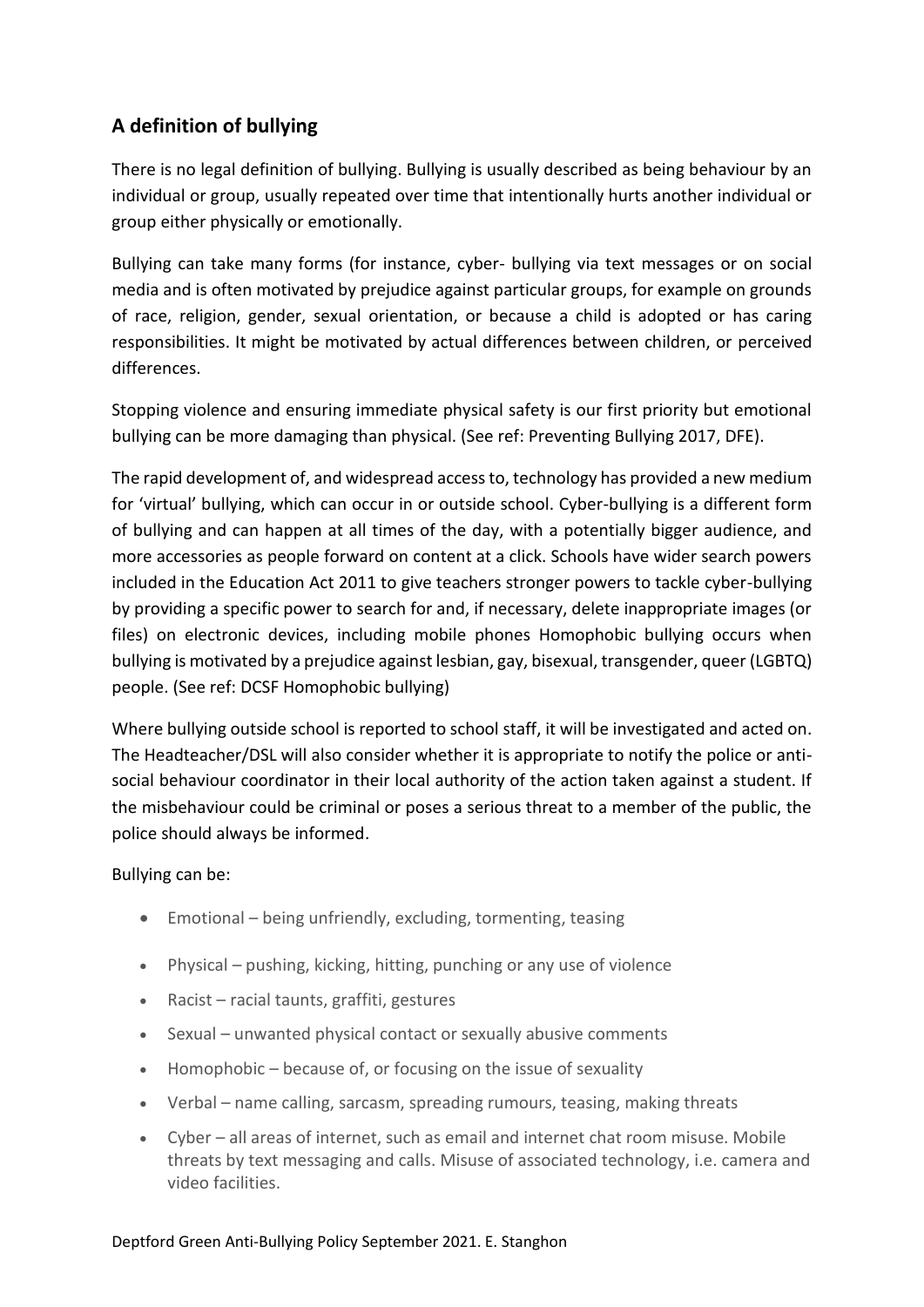- Disability/SEN because of, or focusing on a disability or special educational need.
- Home circumstance targeting individuals who are looked after children or because of a particular home circumstance

Bullying can seriously damage a person's confidence and sense of self-worth, and they will often feel that they are at fault in some way. Students who are being bullied may show changes in behaviour, such as becoming shy and nervous, feigning illness or taking unusual absences. There may be evidence in work patterns, lacking concentration or truanting from school. These signs and symptoms may indicate other problems, but bullying should be considered a possibility and should be investigated.

The Equal Opportunities policy should also be referenced here as any form of discrimination or bullying on the grounds of: Ability; Age; Class; Disability; Gender; HIV Positive and AIDs status; Languages; Physical Appearance; Racial, Ethnic or National Origin; Religion or Sexual Orientation will not be tolerated.

## **Our objectives are to:**

- To prevent, de-escalate and/or stop any continuation of harmful behaviour.
- To react to bullying incidents in a reasonable, proportionate and consistent way.
- To safeguard the student who has experienced bullying and to trigger sources of support.
- To apply work with the student causing the bullying restoratively, if it repeats to work with their families to ensure they learn from the experience, possibly through multi-agency support.

## **Our Policy aims:**

- All students, parents, staff and governors should have an understanding of what bullying is.
- Staff and governors should follow the school policy when bullying is reported or suspected.
- All students and parents should know what bullying is and inform a member of staff if bullying arises.
- To ensure Deptford Green School always take bullying seriously. We use a range of proactive and reactive strategies to combat and prevent bullying.

## **Prevention- In order to create an environment where bullying is not tolerated we will:**

• Organise the school community to make it physically safe including regular reviews of break and lunch duties taking into account the views of students.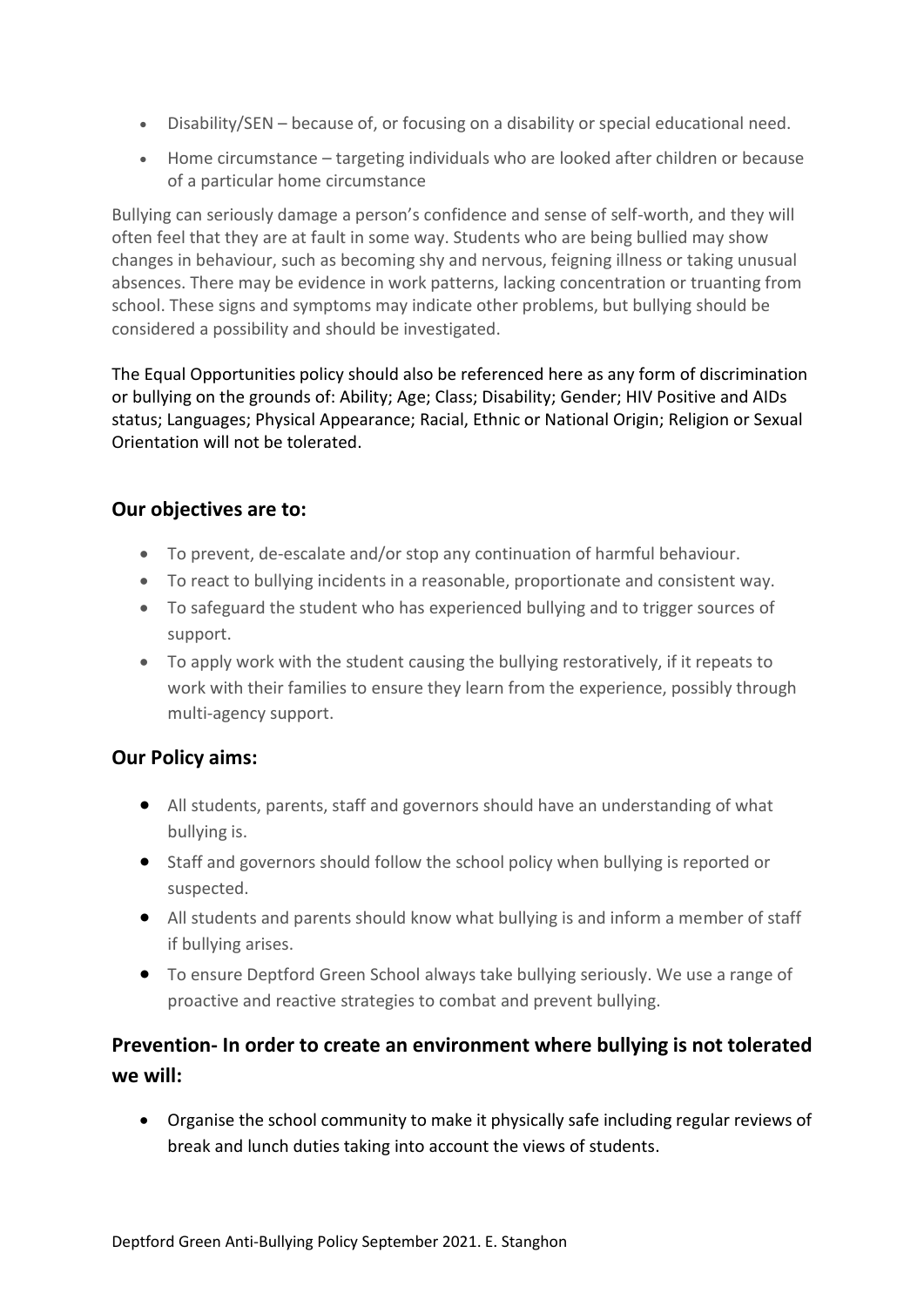- Create an ethos of caring, kindness, inclusivity and respect for all including the use of Restorative Approaches, Behaviour for Learning, Code of Conduct and our Equal Opportunities Policy.
- Ensure that the PSHE materials on Bullying are delivered early in Year 7 so that our youngest students understand how they can get help.
- Ensure that assemblies, PSHE and tutor materials are delivered to all students raising awareness of bullying, Cyber Bullying and developing empathy.
- Support and reinforce messages of anti-bullying in and through the curriculum.
- Train young people in Restorative Approaches and Conflict Resolution (such as the Student Leaders).
- Ensure that appropriate staff receives training to tackle incidents of bullying including training on Restorative Approaches.
- Ensure that incidents of bullying are recorded and monitored and that any follow up is also recorded.
- Report back quickly to parents and carers regarding their concerns on bullying with a clear plan of what will happen next.
- Learn from good anti bullying practice elsewhere and use external agencies when it is appropriate.
- Continue to develop and maintain a group of Student Leaders so that our young people have a voice and are able to address issues affecting student welfare.
- Make all members of our school community (including parents/carers, staff and students) aware that bullying complaints will be dealt with firmly, fairly and quickly.
- Be zero tolerant of all low level 'cussing' and promote healthy relationships and model the positive ways we should speak to each other.
- Develop strategies for bystanders to become part of the solution to prevent bullying and seek help when it is not safe for them to intervene.
- Maintain our status as a Stonewall Champion School and to raise awareness of and support for our LGBTQ community.
- Regularly monitor and review the incidents of bullying that occur and identify trends and patterns, we will also gather student, parent and staff views to inform future planning and practice.
- Report all racist, sexist and homophobic incidents to the Local Authority and the governing body.
- Never turn a blind eye.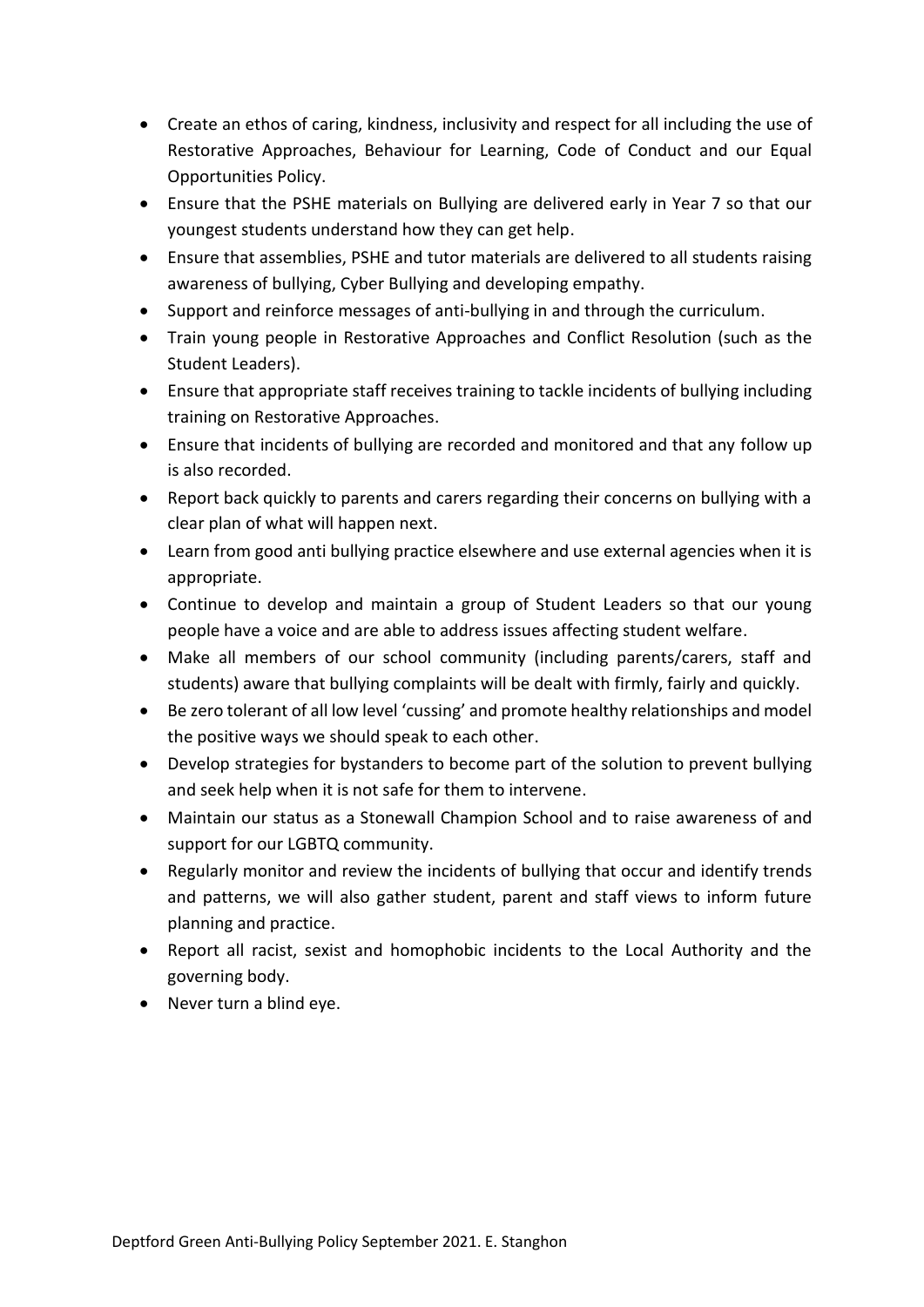### **Identifying and reporting concern about bullying**

At Deptford Green we strongly believe in the right of all members of the school community to feel happy and safe. We will not tolerate bullying and we will endeavour to deal with it fully until it stops. We will deal with bullying using a **RESTORATIVE APPROACH** which means that all those involved and affected can have their say about what has happened, can agree on what needs to happen to repair the harm caused and can make agreements about the future

All concerns about bullying will be taken seriously and investigated thoroughly. Pupils who are being bullied may not report it. However, there may be changes in their behaviour, such as becoming shy and nervous, feigning illness, taking unusual absence or clinging to adults. There may be evidence of changes in work patterns, lacking concentration or truanting from school. All school staff will be alert to the signs of bullying and act promptly and firmly against it in accordance with this policy. Pupils who are bullying others also need support to help them understand and change their behaviour. Pupils who are aware of bullying ('bystanders') can be a powerful force in helping to address it and will be encouraged to do so in a safe way.

All pupils will be encouraged to report bullying by:

- Talking to a member of staff of their choice. The Head of Year and Pastoral Leader/assistant is responsible for the safety and well-being of all students in their year groups. The pastoral teams have 2 adults attached who have no teaching commitments therefore they are always available to support students as and when required.
- Informing their parent who can then inform the school.
- Informing student leaders (Restorative Peer Mediators) who are available before school and at lunchtimes.
- Contacting local and national support agencies for advice/support.

#### **In the event of a Bullying incident:**

If a student reports that they are being bullied to any member of staff this should be passed on to a Pastoral Leader or Head of Year at the earliest opportunity with as many details as have been gathered, always followed up by a written report. **If it is a safeguarding issue such as serious peer on peer abuse incident it should be reported to the DSL immediately on CPOMs.**

Pastoral Leader/Head of Year will log this on SIMs and then arrange a meeting with the student as soon as possible to gain full possession of the facts. This meeting should take place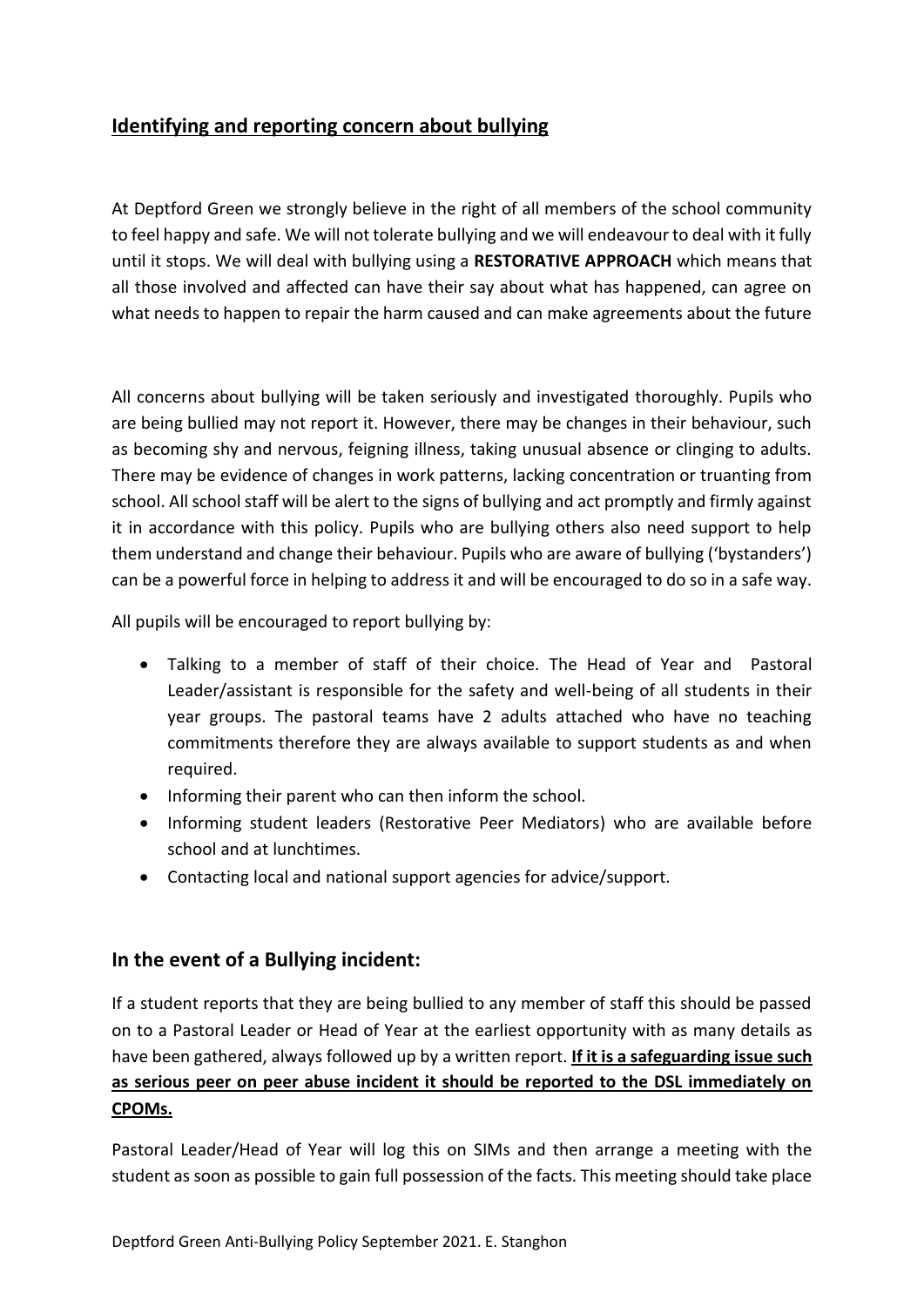in an appropriate space away from other distractions. It is essential that the student feels this is being taken seriously.

The Pastoral Leader/Head of Year will inform the parents that a problem has occurred and assure them that it will be dealt with quickly and that we will keep dealing with it until it stops.

The Pastoral Leader/Head of Year will then meet with the other students involved (probably individually). It will be explained to the students that a RESTORATIVE APPROACH is being used and that they have to be fully honest if this is going to work. If they can't work this way then more punitive measures will have to be used.

After the preparatory work a restorative meeting will be held, facilitated by an adult who has been fully trained to use RA.

The purpose of the meeting will NOT be to blame or punish the wrong doers but rather to explore who has been affected by the bullying, how they have been affected and what needs to happen to put things right.

In the case of serious or repeated bullying it is likely that a full RESTORATIVE CONFERENCE will be called. This means that the family and friends of the wrong doers and the harmed will come together for a formal, carefully facilitated meeting.

The outcome of both Restorative meetings and full conferences will be a formal agreement between all parties about future conduct. This agreement will be signed by the wrong doers, recorded on their school files and monitored by a named party to ensure that it is honoured.

A 'check in' meeting will happen with the victim and the student who initiated the unwanted behaviour after a restorative meeting to see how everything is going and if any further work needs to be done. This could include a referral to the school counsellor.

In the case of broken contracts, more punitive measures such as after school reflections, class changes, placements at another school and/or exclusions will be applied. In extreme cases and when we have exhausted all other avenues, we will recommend permanent exclusion to the Governors.

Students who repeat bullying behaviour, but with new students (therefore not breaking an RA contract) need to be dealt with differently and not using a Restorative Approach.

## **The following steps may be taken:**

- Official warning
- Restorative meeting with students only
- Restorative conference which will involve students and their families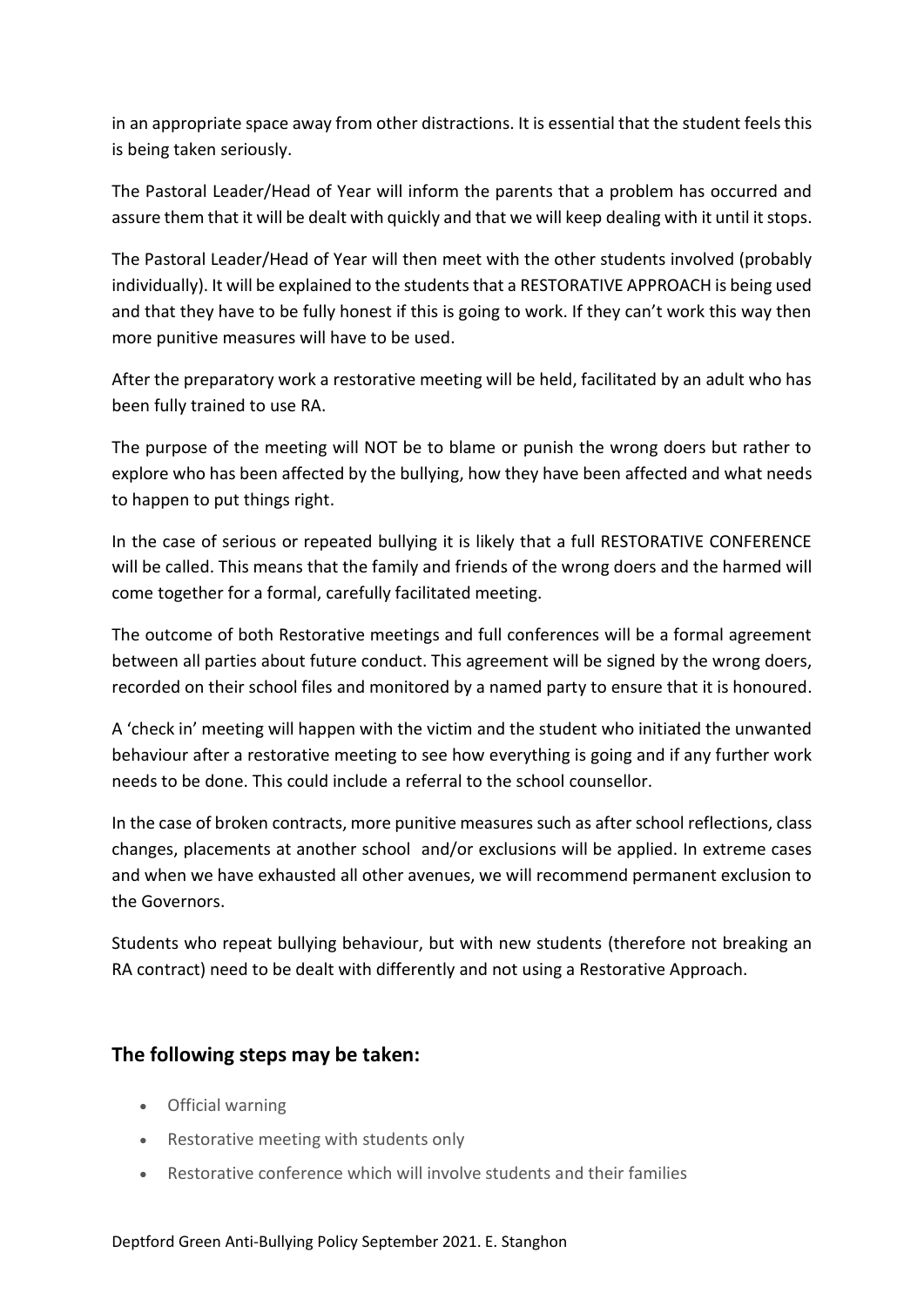- Exclusion from certain areas of the school premises or certain activities
- Reflection time
- Isolation
- Referral to senior staff and/or external agencies e.g. Education Welfare Officer, Police Liaison Officer, children's social care etc.
- Internal fixed term exclusion
- External fixed term or permanent exclusion.

#### **Engaging with parents and carers**

We believe it is important for our school to work with parents/carers to help them to understand our approach with regards to bullying and to engage promptly with them when an issue of bullying comes to light, whether their child is the student being bullied or the one doing the bullying. We will ensure parents/carers are made aware of how to work with us on bullying and how they can seek help if a problem is not resolved. Some parents may need specific support to help deal with their child's behaviour. Where our school identifies that this is the case, we will initially provide support ourselves or signpost the parents to appropriate channels of help.

We will

- make sure that key information (including policies and named points of contact) about bullying is available to parents/carers on our website and through our newsletter.
- ensure that all parents/carers know who to contact if they are worried about bullying.
- ensure all parents/carers know about our complaints procedure and how to use it effectively.
- work with all parents/carers and the local community to address issues beyond the school gates that give rise to bullying.
- ensure that parents work with the school to role model positive behaviour for pupils, both on and offline.
- Refer the family to external support agencies will be made where appropriate.

Most concerns about bullying will be resolved through discussion between home and school. However, where a parent feels their concerns have not been resolved, they are encouraged to use the formal Complaints Procedure.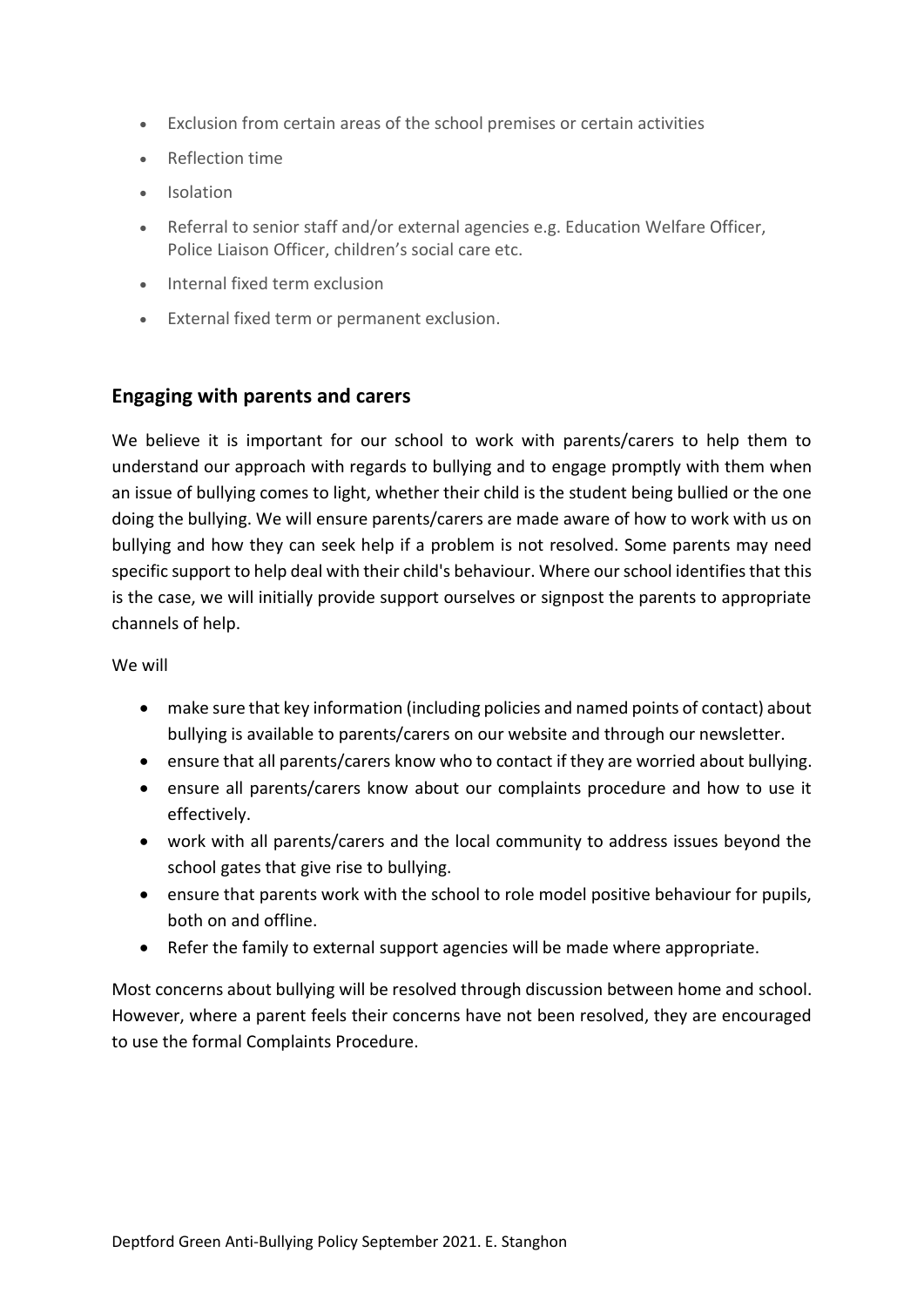## **Teaching**

During assemblies, PSHE lessons, computer studies lessons, tutor times and through many other formats we teach our pupils about our school values (kindness and respect), our expectations and our zero tolerance approach to unkind behaviour. We teach:

- Our school values and expect them to be upheld by all members of our school community ever day both in school and the local community- they are kindness, respect, acceptance for all.
- What is bullying and how to report it.
- Friendships: how to form new ones and be aware of how to mend a broken one (prevention of bullying).
- Internet safety: how to avoid the common pitfalls of giving too much information away online.
- Electronic bullying: dealing with text message bullying; Facebook bullying, etc.
- LGBTQI+ bullying: focuses on understanding and increasing awareness of LGBTQI+ relationships and challenging bullying. It also spends time looking at cyber bullying and lessons on the sharing of nudes and semi-nudes.
- Handling conflict: mediation rather than bullying.
- Cyber Bullying: how to combat bullying online. How to stay safe online: how not to reveal too much information on sites like Facebook. How to deal with cyber stalking and other issues for the police.
- Eating disorders, self-harm and mental health: knowledge on all topics is a priority, but strategies on how to deal with and understand them relates to the prevention of bullying.
- Sex and relationship education: in one lesson we focus LGBTQI+ relationships in depth. Greater understanding and awareness lends itself to the prevention of bullying.

#### **Development, monitoring and review**

We plan to:

- Every half term the Designated Safeguarding Lead reviews all serious incidents including bullying. The DSL meets with the Chair of Governor's to discuss the incidents and the follow up. Records are kept of every incident and the support and intervention offered afterwards in order to prevent recurrence.
- Monitor, evaluate and review our anti-bullying policy on a regular basis led by the Heads of Year and Pastoral Staff with students also being involved in the review process
- Support staff to identify and tackle bullying appropriately. Ensure all staff complete training on online safety and bullying.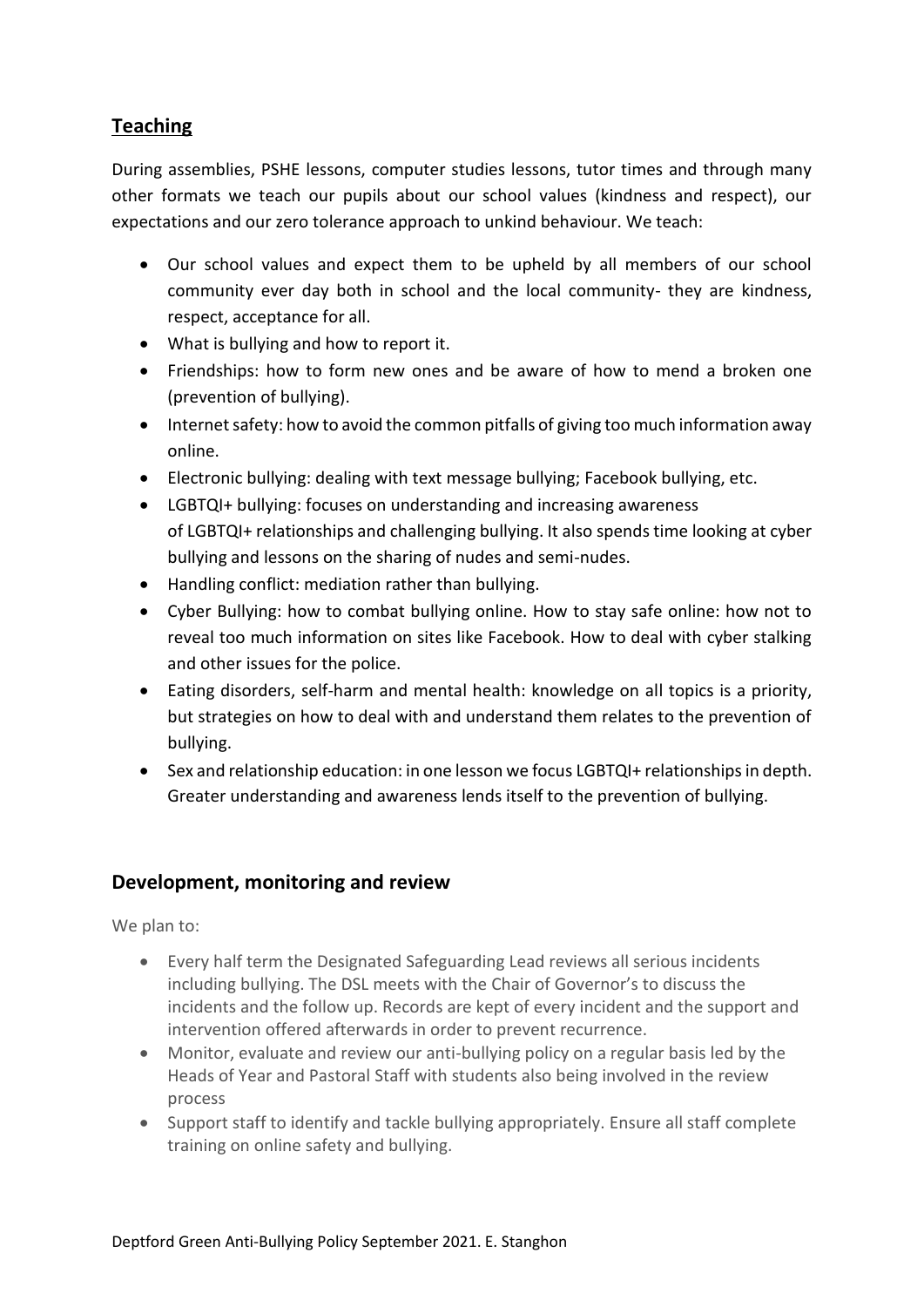• Ensure that students are aware that all bullying concerns will be dealt with sensitively and effectively and seek feedback from students via Student voice and annual student questionnaires.

## **Supporting Organisations and Guidance**

Please get in touch with the school if you have any concerns about your child or the safety and well being of any other child in our school community. Below are some other useful links.

- Anti-Bullying Alliance: [www.anti-bullyingalliance.org.uk](http://www.anti-bullyingalliance.org.uk/)
- Beat Bullying: [www.beatbullying.org](http://www.beatbullying.org/)
- Childline: [www.childline.org.uk](http://www.childline.org.uk/)
- DfE: "Preventing and Tackling Bullying. Advice for headteachers, staff and governing bodies", and "Supporting children and young people who are bullied: advice for schools" March 2014: https://www.gov.uk/government/publications/preventingand-tackling-bullying
- DfE: "No health without mental health": [https://www.gov.uk/government/publications/no-health-without-mental-health-a](https://www.gov.uk/government/publications/no-health-without-mental-health-a-cross-government-outcomes-strategy)[cross-government-outcomes-strategy](https://www.gov.uk/government/publications/no-health-without-mental-health-a-cross-government-outcomes-strategy)
- Family Lives: [www.familylives.org.uk](http://www.familylives.org.uk/)
- Kidscape: [www.kidscape.org.uk](http://www.kidscape.org.uk/)
- MindEd[: www.minded.org.uk](http://www.minded.org.uk/)
- NSPCC: [www.nspcc.org.uk](http://www.nspcc.org.uk/)
- PSHE Association: [www.pshe-association.org.uk](http://www.pshe-association.org.uk/)
- Restorative Justice Council: [www.restorativejustice.org.uk](http://www.restorativejustice.org.uk/)
- The Diana Award: [www.diana-award.org.uk](http://www.diana-award.org.uk/)
- Victim Support: [www.victimsupport.org.uk](http://www.victimsupport.org.uk/)
- Young Minds: [www.youngminds.org.uk](http://www.youngminds.org.uk/)
- Young Carers: [www.youngcarers.net](http://www.youngcarers.net/)

#### Cyberbullying

- Childnet International: [www.childnet.com](http://www.childnet.com/)
- Digizen: [www.digizen.org](http://www.digizen.org/)
- Internet Watch Foundation: [www.iwf.org.uk](http://www.iwf.org.uk/)
- Think U Know: [www.thinkuknow.co.uk](http://www.thinkuknow.co.uk/)
- UK Safer Internet Centre: [www.saferinternet.org.uk](http://www.saferinternet.org.uk/)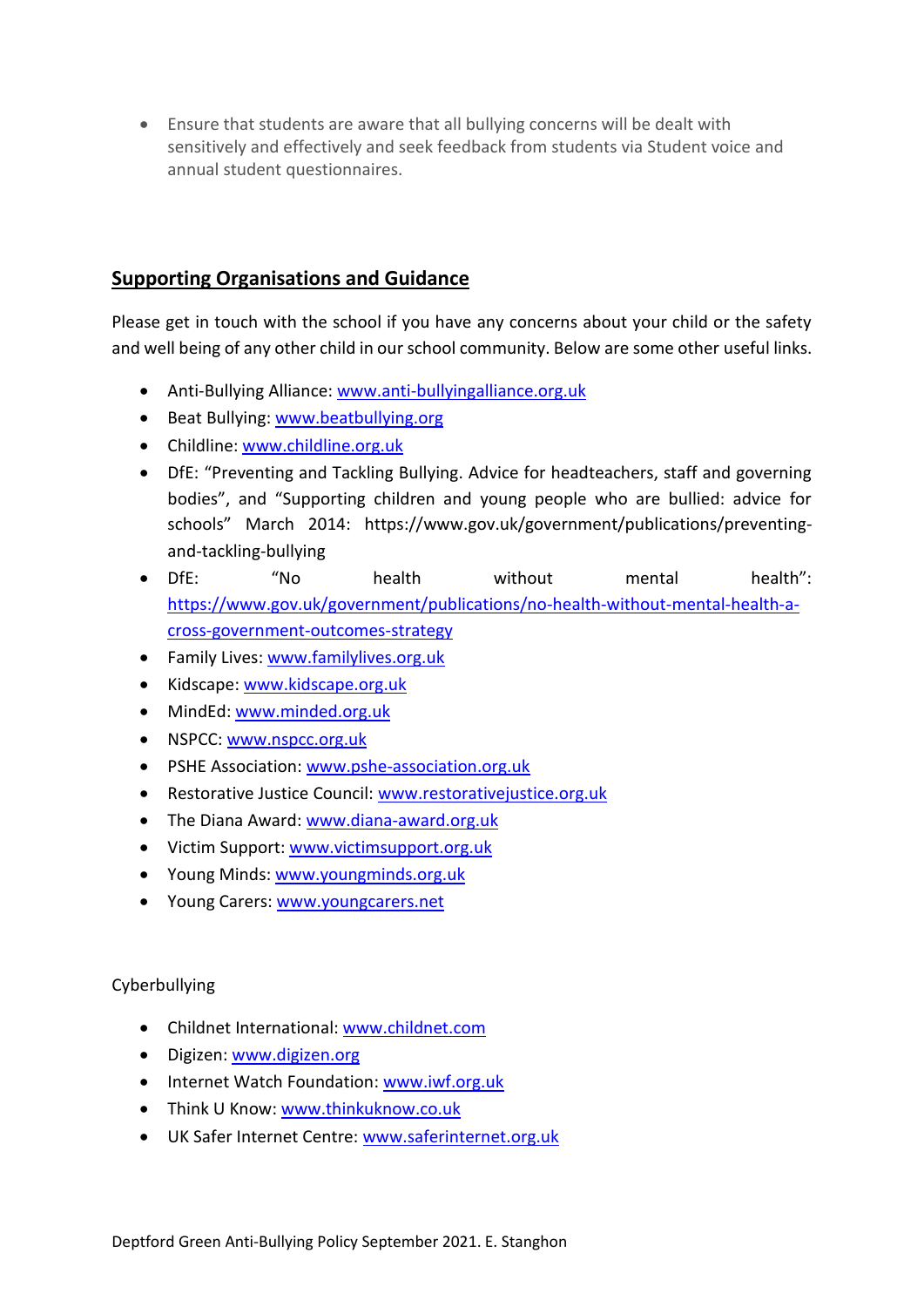#### LGBTQI+

- EACH: [www.eachaction.org.uk](http://www.eachaction.org.uk/)
- Pace: [www.pacehealth.org.uk](http://www.pacehealth.org.uk/)
- Schools Out: [www.schools-out.org.uk](http://www.schools-out.org.uk/)
- Stonewall: [www.stonewall.org.uk](http://www.stonewall.org.uk/)

#### SEND

- Changing Faces[: www.changingfaces.org.uk](http://www.changingfaces.org.uk/)
- Mencap: [www.mencap.org.uk](http://www.mencap.org.uk/)
- DfE: SEND code of practice: [https://www.gov.uk/government/publications/send](https://www.gov.uk/government/publications/send-code-of-practice-0-to-25)[code-of-practice-0-to-25](https://www.gov.uk/government/publications/send-code-of-practice-0-to-25)

#### Racism and Hate

- Anne Frank Trust: [www.annefrank.org.uk](http://www.annefrank.org.uk/)
- Kick it Out: [www.kickitout.org](http://www.kickitout.org/)
- Report it[: www.report-it.org.uk](http://www.report-it.org.uk/)
- Stop Hate: [www.stophateuk.org](http://www.stophateuk.org/)
- Show Racism the Red Card: [www.srtrc.org/educational](http://www.srtrc.org/educational)